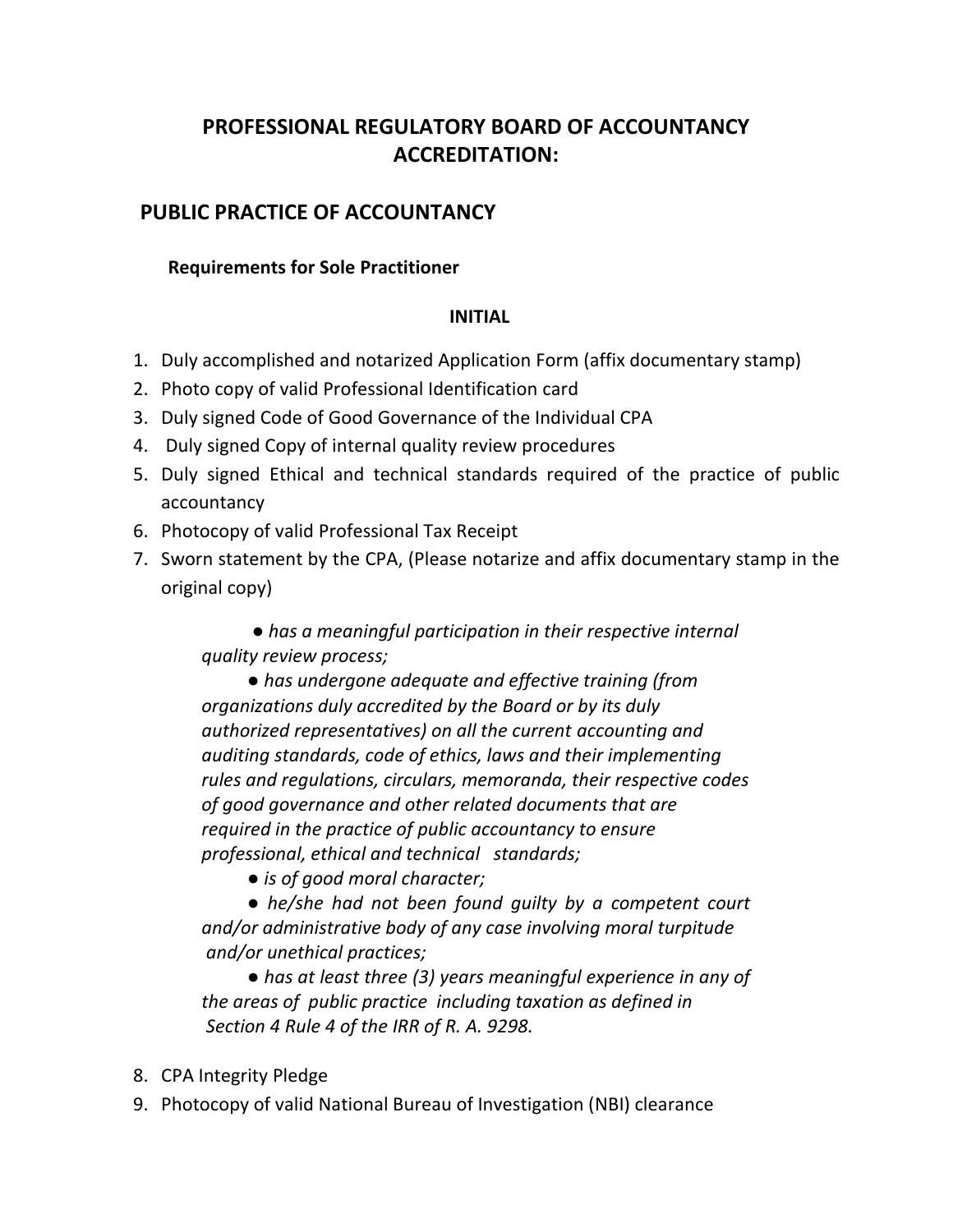- 10.Detailed description of work
- 11.Certificate of Membership in Good Standing from the current Accredited Integrated Professional Organization (AIPO) for the accountancy profession
- 12.Certificates of CPD units earned
- 13.Payment of prescribed fee of P1,500.00. (In Cash, Postal Money Order, Manager's Check or Bank Draft payable to the Professional Regulation Commission)
- 14.Original copy of authority to practice profession issued by employer, printed in the official letter head of the institution/agency (For Government Employee only)
- 15. Short Brown Envelope for the Certificate of Accreditation
- 16. Set of documentary stamps.

## **RENEWAL**

- 1. Duly accomplished and notarized Application Form (affix documentary stamp)
- 2. Photocopy of the expired Certificate of Accreditation
- 3. Photocopy of valid professional identification card
- 4. Photocopy of valid National Bureau of Investigation (NBI) clearance
- 5. Photocopy of valid Professional Tax Receipt
- 6. Certificate of Membership in Good Standing from the current Accredited Integrated Professional Organization (AIPO) for the accountancy profession
- 7. Certificates for CPD credit units earned
- 8. Payment of prescribed fee of P1,500.00. (In Cash, Postal Money Order, Manager's Check or Bank Draft payable to the Professional Regulation Commission)
- 9. Short Brown Envelope for the Certificate of Accreditation
- 10. Set of documentary stamps.

## **Requirements for Partnership**

## **INITIAL**

- 1. Duly accomplished and notarized Application Form (affix documentary stamp)
- 2. Photocopy of the CPAs' Board Certificates of partners and staff member/s
- 3. Photo copy of valid Professional Identification cards of partners and staff member/s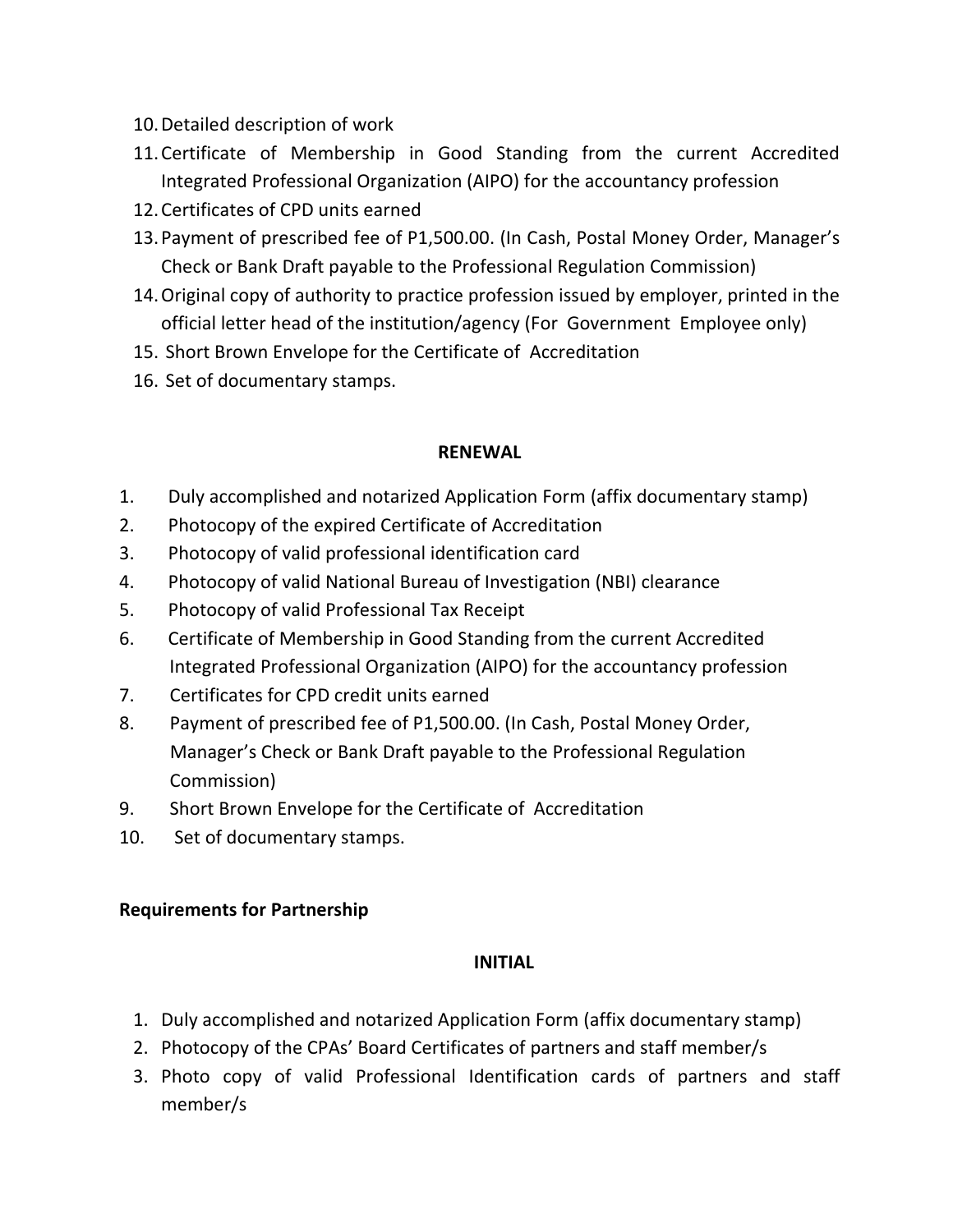- 4. Valid NBI Clearance of the partners
- 5. Photocopy of valid Professional Tax Receipt (PTR) of partners
- 6. Duly signed Code of Good Governance by the managing partner
- 7. Duly signed Copy of internal quality review procedures by the managing partner
- 8. Duly signed Ethical and technical standards required of the practice of public accountancy by the managing partner
- 9. Valid Business permit
- 10. Sworn statement by the managing partner stating that all the partners and staff member/s, (Please notarize and affix documentary stamp in the original copy)

 *● have a meaningful participation in their respective internal quality review process;* 

 *● have undergone adequate and effective training (from organizations duly accredited by the Board or by its duly authorized representatives) on all the current accounting and auditing standards, code of ethics, laws and their implementing rules and regulations, circulars, memoranda, their respective codes of good governance and other related documents that are required in the practice of public accountancy to ensure professional, ethical and technical standards;*

 *● are all of good moral character;*

 *● have not been found guilty by a competent court and/or administrative body of any case involving moral turpitude and/or unethical practices;*

● *have at least three (3) years meaningful experience in any of the areas of public practice including taxation as defined in Section 4 Rule 4 of the IRR of R. A. 9298.*

- 11.Original copy of authority to practice profession issued by employer, printed in the official letter head of the institution/agency (For Government Employee only)
- 12.Authenticated copy of the Certificate of Registration issued by the Securities and Exchange Commission (SEC)
- 13.Authenticated copy of the current Articles of Partnership
- 14.Certificate of Membership in Good Standing of the partners from the current Accredited Integrated Professional Organization (AIPO) for the accountancy profession
- 15. Certificates for CPD credit units earned by the partners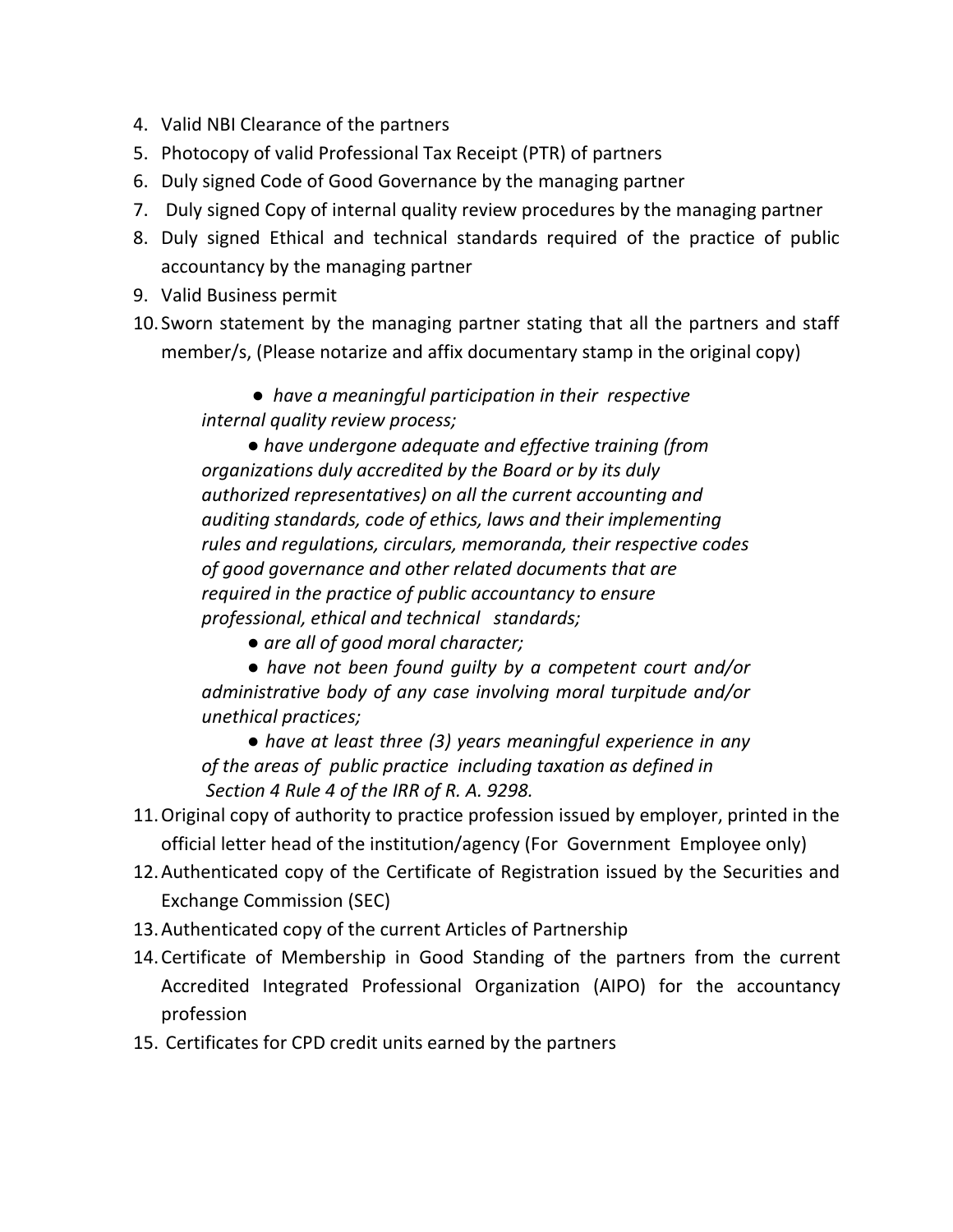- 16.Payment of the prescribed fee of P2,000.00. (In Cash, Postal Money Order, Manager's Check or Bank Draft payable to the Professional Regulation Commission)
- 17. Short Brown Envelope for the Certificate of Accreditation
- 18. Set of documentary stamps.

#### **RENEWAL**

- 1. Duly accomplished and notarized Application Form (affix documentary stamp)
- 2. Photocopy of the expired Certificate of Accreditation
- 3. Photo copy of valid Professional Identification cards of partners
- 4. Valid NBI Clearance of the partners
- 5. Photocopy of valid Professional Tax Receipt (PTR) of partners
- 6. Certificate of Membership in Good Standing of the partners from the current Accredited Integrated Professional Organization (AIPO) for the accountancy profession
- 7. Certificates for CPD credit units earned by the partners
- 8. Payment of the prescribed fee of P2,000.00. (In Cash, Postal Money Order, Manager's Check or Bank Draft payable to the Professional Regulation Commission)
- 9. Short Brown Envelope for the Certificate of Accreditation
- 10. Set of documentary stamps.

#### **NOTE:**

- 1. For the enrollment of additional partner/s, the partnership has to comply with the requirements set forth for initial accreditation and an authenticated copy of amended articles of partnership showing the name/s of additional partner/s.
- 2. Applications with incomplete documents will not be accepted. Documentary stamps are available at the PRC customer service counters and PRC Regional Offices.
- 3. Representative/s filing and claiming the Certificate of Accreditation on behalf of the professional must present Special Power of Attorney (SPA) and valid proof of identification of the professional and the representative.
- 4. Any discrepancy/ies or inconsistency/ies in the documents submitted in support to the application shall be supported by an Affidavit of Discrepancy.

## **ACCOUNTING TEACHER**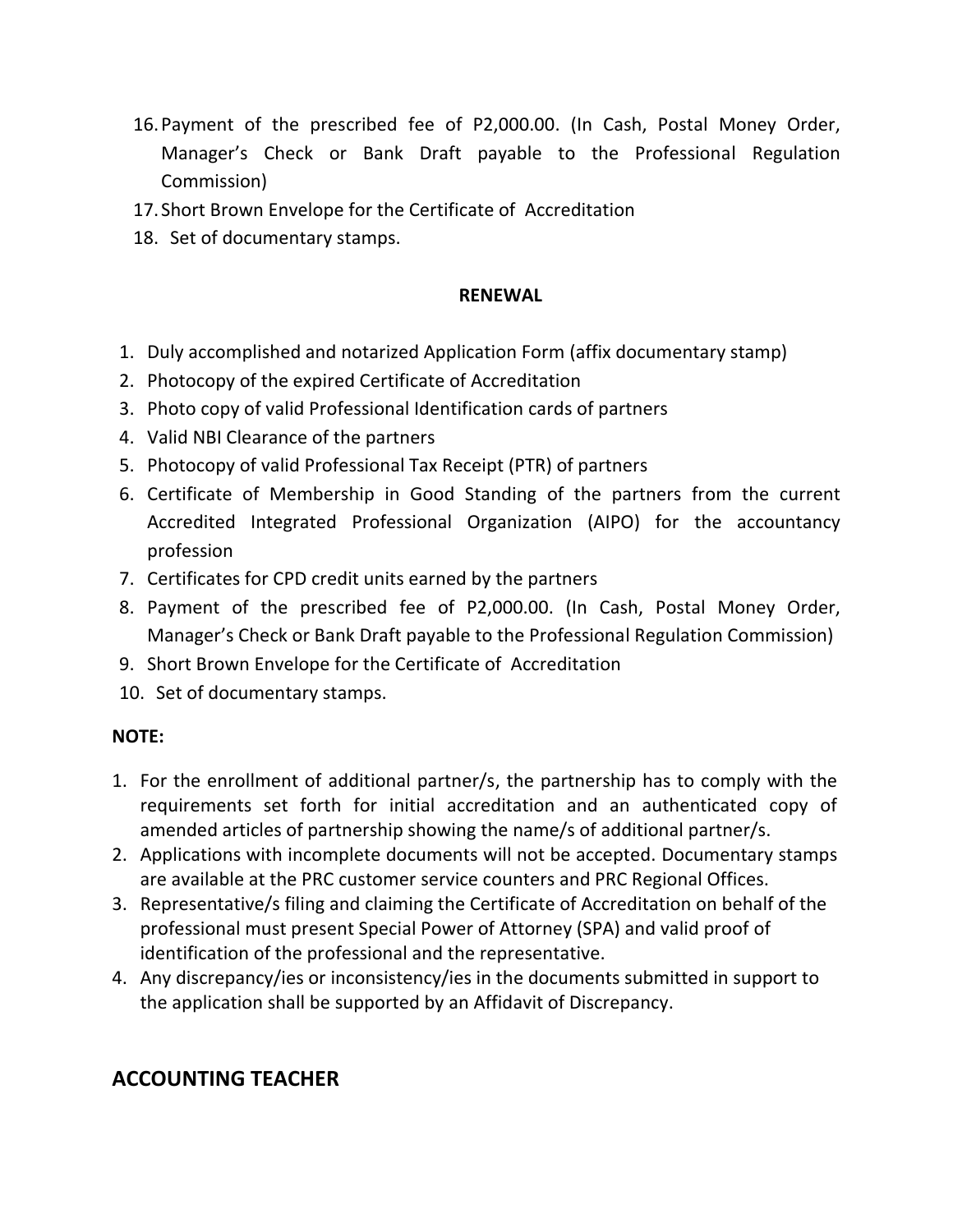## **Requirements for Accreditation as Accounting Teacher**

## **INITIAL**

- 1. Duly accomplished and notarized Application Form (affix documentary stamp)
- 2. Photocopy of CPA Board Certificate
- 3. Certified copy of diploma / transcript of records of the relevant graduate degree program
- 4. Photocopy of valid PRC ID
- 5. Duly notarized Certificate of Employment / Appointment as Faculty Member from the educational institution the CPA applicant is currently teaching, which includes among others a statement that he or she has submitted his/her NBI Clearance, Diploma, Professional Tax Receipt (PTR) and Transcript of Records from the accounting school where the CPA has graduated and in its custody
- 6. Certificate of Membership in Good Standing from the current Accredited Integrated Professional Organization (AIPO) for the accountancy profession
- 7. A sworn statement by the individual CPA that he has at least three (3) years of meaningful experience in any of the areas of the practice of accountancy with a detailed description of such work experience (attached documentary stamp)
- 8. Certificate of CPD units earned
- 9. Payment of the prescribed fee of P1,500.00 (In Cash, Postal Money Order, Manager's Check or Bank Draft payable to the Professional Regulation Commission)
- 10. Short Brown Envelope for the Certificate of Accreditation
- 11. Set of documentary stamps.

## **RENEWAL**

- 1. Duly accomplished and notarized Application Form (affix documentary stamp)
- 2. Photocopy of the Expired Certificate of Accreditation
- 3. Photocopy of valid PRC ID
- 4. Duly notarized Certificate of Employment / Appointment as Faculty Member from the educational institution the CPA applicant is currently teaching which includes among others a statement that he or she has submitted his/her NBI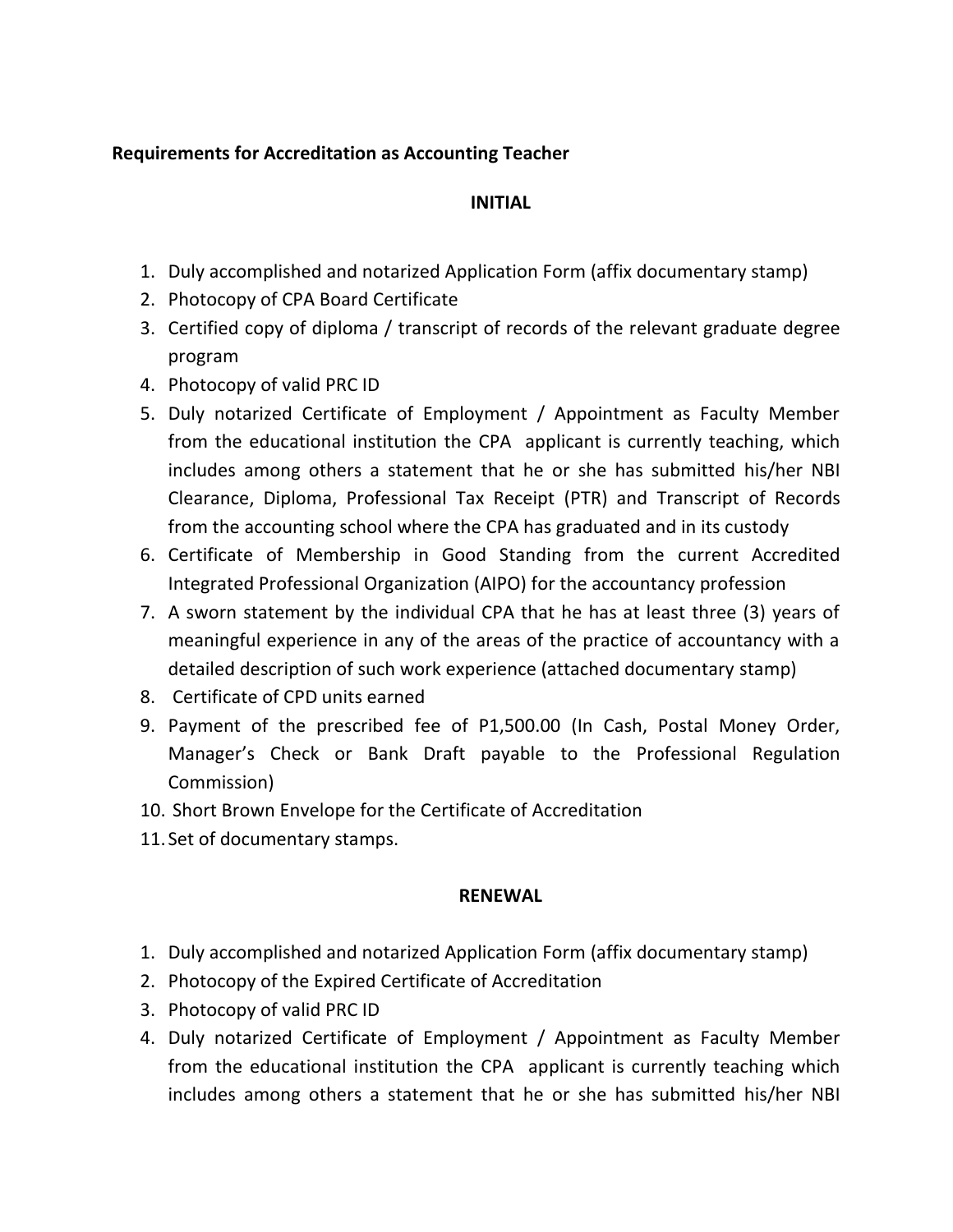Clearance, Diploma, Professional Tax Receipt (PTR) and Transcript of Records from the accounting school where the CPA has graduated and in its custody

- 5. A sworn statement by the individual CPA that he has at least three (3) years of meaningful experience in any of the areas of the practice of accountancy with a detailed description of such work experience (attached documentary stamp)
- 6. Certificate of CPD credit units earned
- 7. Payment of the prescribed fee of P1,500.00 (In Cash, Postal Money Order, Manager's Check or Bank Draft payable to the Professional Regulation Commission)
- 8. Short Brown Envelope for the Certificate of Accreditation
- 9. Set of documentary stamps.

#### **Note:**

- 1. Applications with incomplete documents will not be accepted. Documentary stamps are available at the PRC costumer service counters and PRC Regional Offices.
- 2. Representative/s filing and claiming the Certificate of registration/Accreditation on behalf of the professional must present Special Power of Attorney (SPA) and valid proof of identification of the professional and the representative.
- 3. Any discrepancy/ies or inconsistency/ies in the documents submitted in support to the application shall be supported by an Affidavit of Discrepancy

## **COMMERCE AND INDUSTRY PRACTICE**

## **Requirements for Accreditation in Commerce and Industry Practice**

#### **INITIAL**

- 1. Duly accomplished and notarized Application Form (affix documentary stamp)
- 2. Sworn statement by the CPA, stating that he/she:(Properly notarized, with documentary stamp affixed in the original copy)
	- *Has undergone adequate and effective training (from organizations duly accredited by the Board or by its duly authorized representatives) on all the current accounting and auditing standards, code of ethics, laws and their implementing rules and regulations, circulars, memoranda their respective*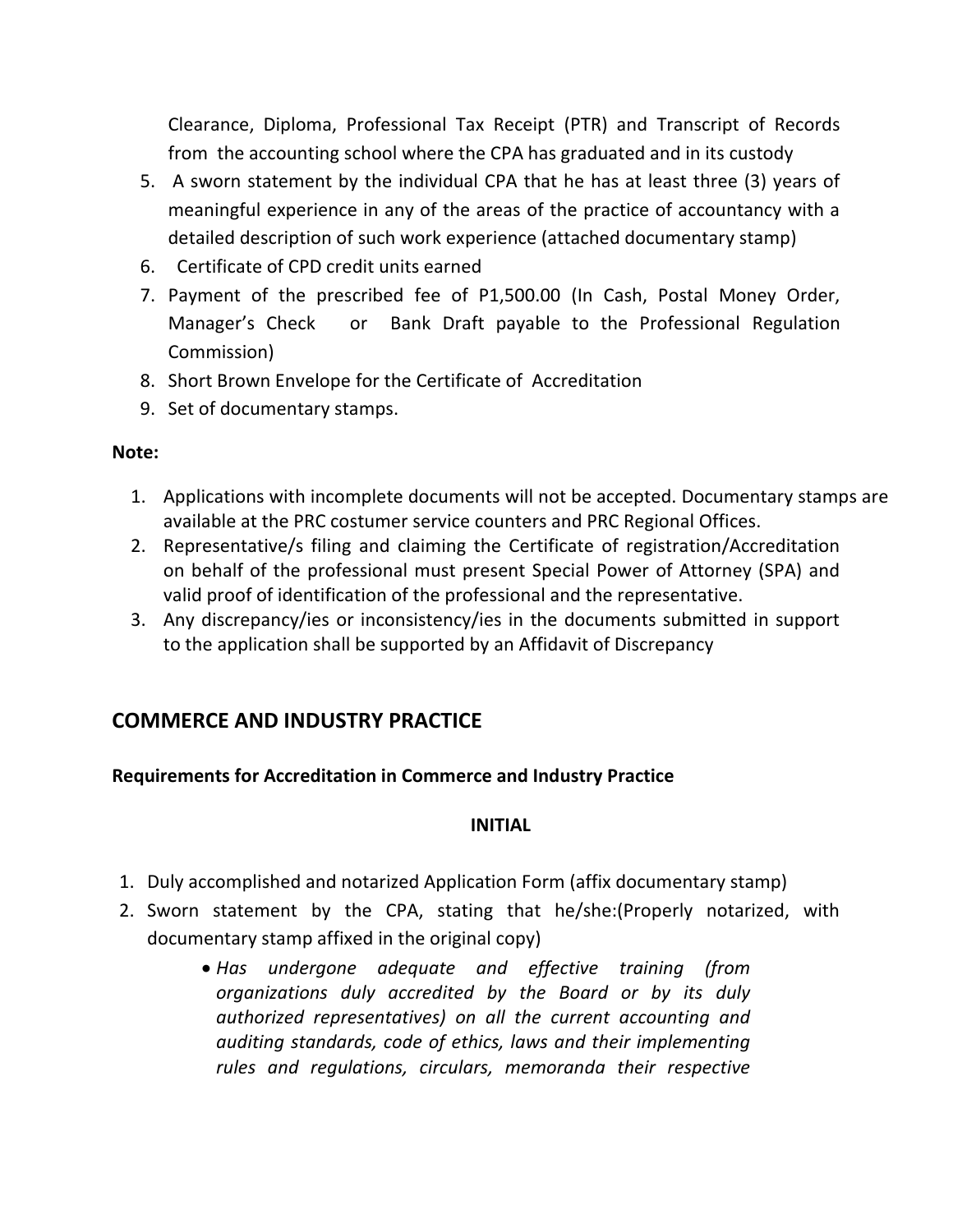*codes of good governance and other related documents to ensure professional, ethical and technical standards;*

- *Is of good moral character; and*
- *Has not been found guilty by any competent court and/or administrative body of an offense involving moral turpitude and/or any act constituting unethical practices.*
- 3. Photocopy of valid PRC ID
- 4. Duly notarized Certificate of Employment which includes among others a statement that the applicant has submitted his/her NBI Clearance, Professional Tax Receipt (PTR) Diploma and Transcript of Records and in its custody
- 5. Detailed description of work experience (which includes a statement that the applicant is also responsible for the preparation of FS for other companies related to his/her employer's company indicating the name/s and address/es of the company/es, if any)
- 6. Certificate of Membership in Good Standing from the current Accredited Integrated Professional Organization (AIPO) for the accountancy profession
- 7. Certificates for CPD credit units earned
- 8. Copy of CPA Integrity Pledge
- 9. Payment of the prescribed fee of P1,500.00 (In Cash, Postal Money Order, Manager's Check or Bank Draft payable to the Professional Regulation Commission)
- 10. Short Brown Envelope for the Certificate of Accreditation
- 11.One set documentary stamp to be affixed to the Certificate of Accreditation.

#### **RENEWAL**

- 1. Duly accomplished and notarized Application Form (affix documentary stamp)
- 2. Copy of the Expired Certificate of Accreditation
- 3. Duly notarized Certificate of Employment which includes among others a statement that the applicant has submitted his/her NBI Clearance, Professional Tax Receipt (PTR) Diploma, Transcript of Records to his/her employer and in its custody, if any changes in employer
- 4. Detailed description of work experience, if any changes in employer (which includes a statement that the applicant is also responsible for the preparation of FS for other companies related to his/her employer's company indicating the name/s and address/es of the company/es, if any)